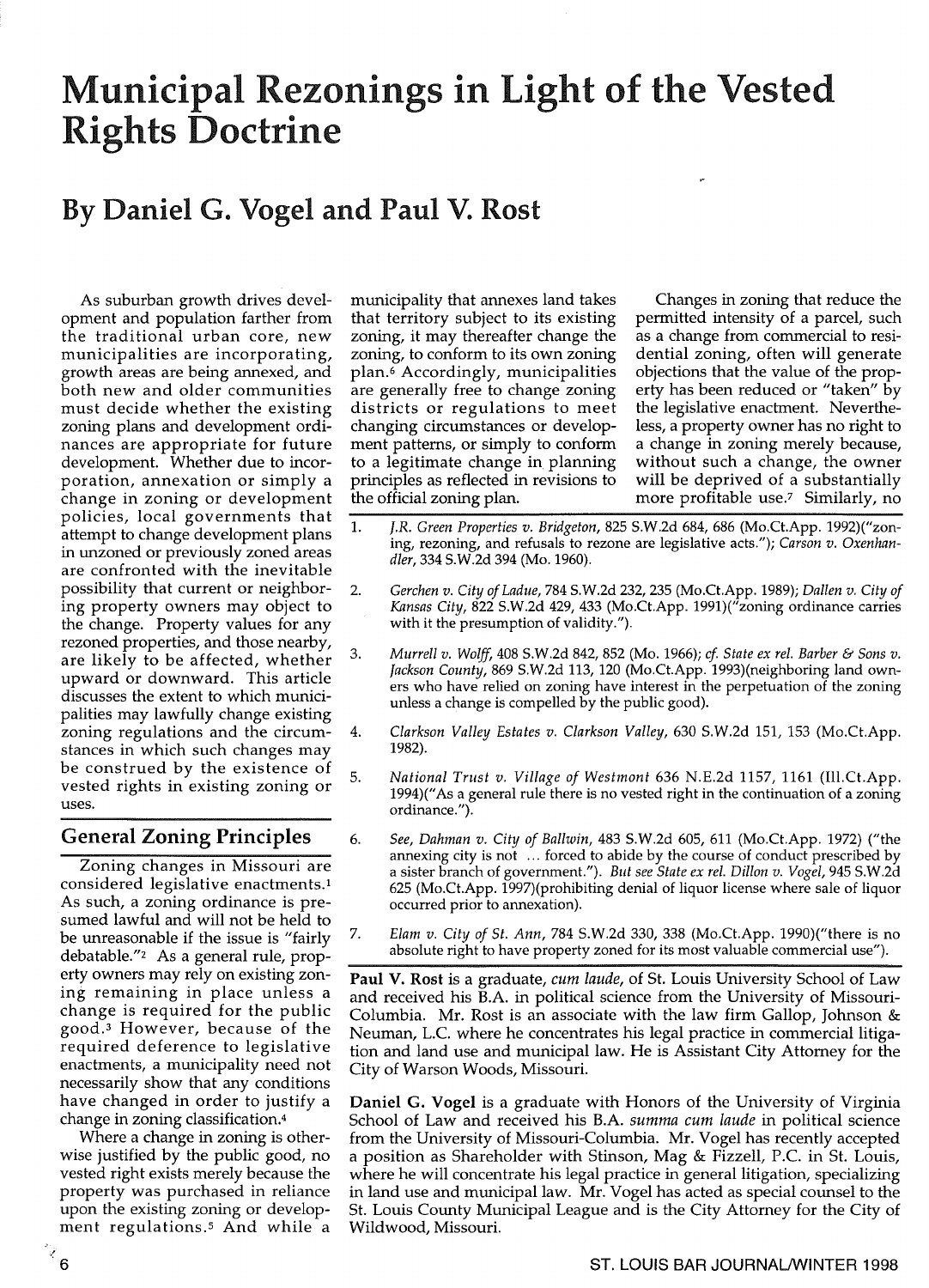right exists to prevent enforcement of a new zoning ordinance merely because the new zoning will reduce the profitability of the property.8 This may be true even where the market value of the property is substantially reduced by a rezoning of the property.9 A change that denies all economically viable use, of course, will ordinarily constitute a taking for which compensation is required.<sup>10</sup>

To lessen the personal hardship that might occur from changes in zoning that do not amount to unconstitutional taking, several states have enacted laws that specifically establish the vesting of rights in existing zoning or uses.<sup>11</sup> Because no such statute exists in Missouri, municipalities and property owners are subject to a myriad of conflicting common law doctrines that establish when a property owner may acquire an enforceable property right to continue (or commence) a use authorized by an existing zoning ordinance. These doctrines are summarized below in three general categories often referred to as "vested" rights: (1) rights derived from a preexisting lawful use, (2) rights derived from reliance on or estoppel from some act of the governmental entity, and (3) the right to utilize property free from unreasonable or discriminatory changes in zoning.

#### Preexisting Nonconforming Uses

The most common circumstance in which a municipality may be barred from enforcing new zoning regulations is where the enforcement would prohibit the continuation of a lawful use that existed prior to enactment of the new zoning. A preexisting nonconforming use is a use of land<sup>12</sup> which lawfully existed prior to the enactment of a zoning ordinance and thereby acquires the status of a vested property right.<sup>13</sup> Preexisting nonconforming uses are protected to avoid the injustice of terminating a use that had been lawful before enactment of a zoning provision. <sup>14</sup> Thus, under Missouri common law a municipality is prohibited from terminating a vested preexisting use<sup>15</sup> although the property owner bears the burden of proving that prior use.16 Applying this basic rule, the court in *Browning-Ferris Indus. v. Maryland Heights,17* held that a municipality violated a property owner's vested right by attempting

to enforce a new zoning ordinance that would have prohibited continued operation of a landfill that existed prior to the enactment of the ordinance.

The actual commencement of a use does not establish a vested right if it is commenced in violation of the zoning ordinance or on the authority of an unlawfully issued permit.18 A preexisting use is determined only by the *actual* use lawfully established rather than any proposed or contemplated use.<sup>19</sup> Thus, even where a building is built before a zoning ordinance takes effect, no vested

- *8. Hoffman v. Kinealy,* 389 S.W.2d 745, 748 (Mo. *en banc* 1965)(even though ordinance restricting future use may "inflict economic loss ... 'every valid exercise of police power is apt to affect the property of someone adversely."'); *Geneva Investment Co. v. St. Louis,* 87 F.2d 83 (8th Cir. 1937)(zoning ordinance not invalid despite reduction of value of property from \$72,000 to \$15,000); *Elias v. Town of Brookhaven,* 783 F. Supp. 758 (E.D.N.Y. 1992) (reduction of property value by rezoning not unlawful); McQuillan Mun. Corp. § 25.44 ("diminution in value does not in itself render zoning measure unconstitutional, invalid or confiscating. ").
- 9. *Elias v. Town of Brookhaven,* 783 F. Supp. 758 (ED.N.Y. 1992).
- 10. *Lucas v. South Carolina Coastal Council,* 120 L.E.2d 798, 815 (1992)(regulation that denies *"all* economically beneficial uses" constitutes a taking).
- 11. *See, e.g.,* Wash.Rev.Code § 19.27.095 (rights vested upon filing of fully completed building permit application); Colo.Rev.Stat. § 24-68-103 (vested right attached upon approval of site plan); *See also,* f. *Delaney and* E. *Vaias, Recognizing Vested Development Rights as Protected Property* in *Fifth Amendment Due Process and Taking Claims,* 49 J.Urb. and Contemp. Law 27 (1996).
- 12. Despite the general rule that a preexisting use refers to a use of land, one recent case has resulted in an apparent expansion of the preexisting use doctrine by requiring a city to renew a liquor license in a newly annexed area. In *State ex rei. Dillon v. Vogel,* 945 S.w.2d 625 (Mo.Ct.App. 1997), a gas station which had lawfully sold beer pursuant to a liquor license issued by St. Louis County was annexed by the City of Sunset Hills, and was thereafter denied a new liquor license. *Id.* The court held this denial unlawful on the basis that sale of liquor prior to annexation constituted a "preexisting nonconforming use" preventing denial of a city license. *Id.* at 626-27. In implicitly interpreting sale of a specific product as the preexisting "use," rather than the sale of goods generally, the court opens the possibility that cities could also be prevented from regulating in the public interest as to where or how certain goods can be sold *(e.g.,* liquor, cigarettes, obscenity,) because to do so would violate the "vested rights" of retailers that had been selling the goods in locations or by methods previously permitted. The court's decision contradicts a long line of authority treating licensing of businesses as a distinct police power apart from zoning. For example, in *St. Charles v. Hackman,* 34 S.W. 878 (Mo. 1986), the court held that a particular occupation could be wholly prohibited even during the pendency of a license period without depriving any "vested" rights.
- *13. In re Coleman Highlands,* 777 S.W.2d 621, 624 (Mo.Ct.App. 1989); *Hoffman v. Kinealy,* 389 S.W.2d 745, 753 (Mo. *en banc* 1965)(lawful non-conforming use traditionally a vested right).
- *14. Acton v. Jackson County,* 854 S.W.2d 447, 448 (Mo.Ct.App. 1993).
- *15. See, e.g., State ex rei. Great Lakes Pipe v. Hendrickson,* 393 S.W.2d 481, 484 (Mo. 1965).
- *16. Independent Stave v. Missouri Hwy.* & *Transp. Comm'n.,* 702 S.W.2d 931, 934 (Mo.Ct.App. 1985).
- 17. 747 F. Supp. 1340, 1348 (E.D.Mo. 1990).
- *18. State ex rei. Green's Bottom Sportsmen, Inc. v. St. Charles County Board of Adjustment,* 553 S.W.2d 721, 725 (Mo.Ct.App. 1977); *Hoffman v. Kinealy,* 389 S.w.2d 745, 750 (Mo. *en banc* 1965)("pre-existing lawful nonconforming use" is a vested right).
- *19. In re Coleman Highlands,* 777 S.W.2d at 624 ("mere intention or plan to use particular property or buildings for a certain use does not establish a pre-existing non-conforming use.").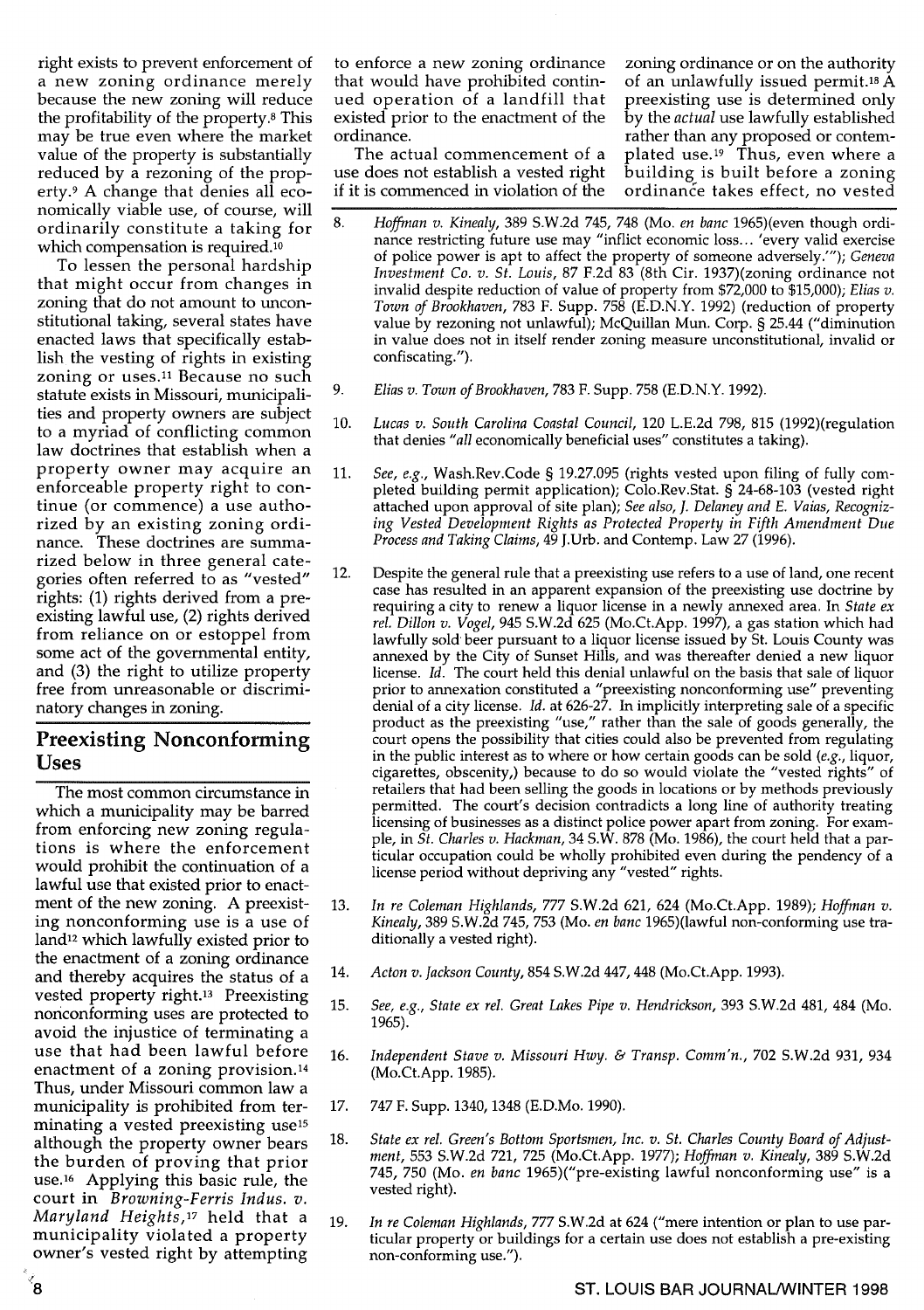right exists prior to establishment of the actual use in the building. <sup>20</sup> However, numerous cases have expanded or blurred this rule in holding that substantial construction towards a use qualifies as a preexisting use protected as a vested right.21

For example, in *State ex rel. Great Lakes Pipe v. Hendrickson,22* the court held that completion of a portion of a pumping station structure and expenditure of over \$64,000 in the project created a preexisting vested use barring a city's application of a new zoning ordinance limiting the property only to residential uses. The court also noted that prior to commencement of construction and

adoption of the zoning ordinance, the city attorney had informed the owner that no zoning ordinance had been enacted and none was contemplated. Cases such as *Great Lakes,*  involving substantial construction towards a then-lawful use, are better explained by the doctrine of estoppel discussed below, rather than the strained application of the preexisting use doctrine.

Even for courts inclined to find that partial construction constitutes a preexisting nonconforming use, "mere preliminary work which is not of a substantial nature" will not suffice.23 Nor will issuance of a permit alone create a vested right in a

- *20. Id.* (citing *Camp v. City of Evanston,* 3 Ill.App.3d 189 (1971)(where residential building existed but separate living quarters had not been occupied)).
- 21. *State ex rei. Great Lakes Pipe v. Hendrickson,* 393 S.W.2d 481, 484 (Mo. 1965).
- 22. 393 S.w.2d 481,484 (Mo. 1965).
- 23. *Id.*
- 24. *In re Coleman Highlands,* 777 S.W.2d at 624 ("Issuance of a building permit is not sufficient to create a vested right for continuance of a non-conforming use.") *Ford Leasing Development v. City of Ellisville,* 718 S.W.2d 228, 232 (Mo.Ct.App. *1986)("The* mere issuance of a zoning or building permit gives no vested rights to the permittee, nor does he acquire a property right in the permit" .... (and only acquires vested right if he acts on the faith of a zoning or building permit or certificate)); *Geneva Inv. Co. v. St. Louis,* 87 F.2d 83 (8th Cir. 1937)(upholding revocation of permits); *see* McQuillan, § 25.156.
- 25. *Law v. City of Maryville,* 933 S.W.2d 873, 876 (Mo.Ct.App. 1996)(protection does not extend when use is changed to less constrictive or more conforming use).
- 26. *Walker v. City of Kansas City,* 697 F. Supp. 1088, 1090 (W.D.Mo. 1988), aff'd in part 911 F.2d 80 (8th Cir. 1990).
- 27. *Acton v. Jackson County,* 854 S.W.2d 447, 448 (Mo.Ct.App. 1993)(expansion of massage parlor to illegal activities destroyed nonconforming use).
- 28. *Law v. City of Maryville,* 933 S.W.2d at 876-77 (citing *Huff v. Board of Adjustment of the City of Independence,* 695 S.w.2d 166 (Mo.Ct.App. 1985)).
- 29. *State v. City of Woodson Terrace,* 599 S.W.2d 529, 531 (Mo.Ct.App. 1980); *State ex rei. Green's Bottom Sportsmen v. St. Charles County Board of Adjustment, 553*  S.W.2d 721, 726 (Mo.Ct.App. 1977); *State ex rei. Walmar Investment Co. v. Mueller,* 512 S.w.2d 180, 184 (Mo.Ct.App. 1974).
- 30. *In re Coleman Highlands,* 777 S.w.2d at 625.
- 31. *Independent Stave v. Missouri Hwy.* & *Transp. Comm'n.,* 702 S.W.2d 931, 935 (Mo.Ct.App. 1985)(setting forth elements of estoppel).
- 32. *State ex rei. Great Lakes Pipe v. Hendrickson,* 393 S.w.2d 481, 484 (Mo. 1965)("construction at the time of enactment of the ordinance is protected as a nonconforming use, but mere preliminary work which is not of a substantial nature does not constitute a nonconforming use.").
- 33. *See In re Coleman Highlands,* 777 S.W.2d at 624-25.
- 34. *In re Coleman Highlands,* 777 S.W.2d at 625 (citing *State ex rei. Great Lakes Pipe v. Hendrickson,* 393 S.W.2d 481 (Mo. 1965) and *Independent Stave Co. v. Mo. Hwy.* & *Transp. Comm'n.,* 702 S.W.2d 931,934 (Mo.Ct.App. 1985)).

permitted use. 24 One who has a vested right in a lawful preexisting use will nonetheless lose it if the use is abandoned, expanded, or altered to a greater or more intense use.<sup>25</sup> A mere change of ownership does not constitute an abandonment of the nonconforming use.<sup>26</sup> But if a nonconforming use has been expanded, the use is changed and the preexisting use is considered discontinued.27 And, while many municipal ordinances allow preexisting nonconforming uses to be changed to a use allowed under a less intense zoning classification or a more nearly conforming use, a municipality may lawfully prohibit *any change* in the nonconforming use that does not fully conform to the new zoning.28

### Estoppel as the Basis for Vested Rights

A second circumstance in which a vested right may exist stems from the equitable estoppel doctrine. Although a municipality generally is not subject to claims of estoppel based on the conduct of its legislative bodies or the conduct of its officers,29 a narrow line of cases has held that a municipality may be estopped from enforcing an otherwise lawful zoning change where there has been reliance on specific contrary acts of the municipality.

A vested right based on estoppel may arise where the "commitment of substantial resources before a zoning change renders it inequitable to deny the non-conforming use status."30 Unlike the preexisting use doctrine, estoppel is applied only in "exceptional circumstances" and "with great caution."31

Although cases to the contrary have been noted above,<sup>32</sup> the preexisting use doctrine is technically not applicable in the situations where mere construction or expenditures have occurred because the contemplated use has not actually begun. Whether the construction or expenditures rise to the level of estoppel is apparently decided on a case by case basis and no bright line test exists.33

Based on a distillation of Missouri cases, however, estoppel may prevent termination of a use authorized by an existing zoning where the landowner proves: (1) substantial expenditure of resources (substantial work or substantial expenses),34 (2) reliance on a lawfully issued build-

#### ST. LOUIS BAR JOURNAL/WINTER 1998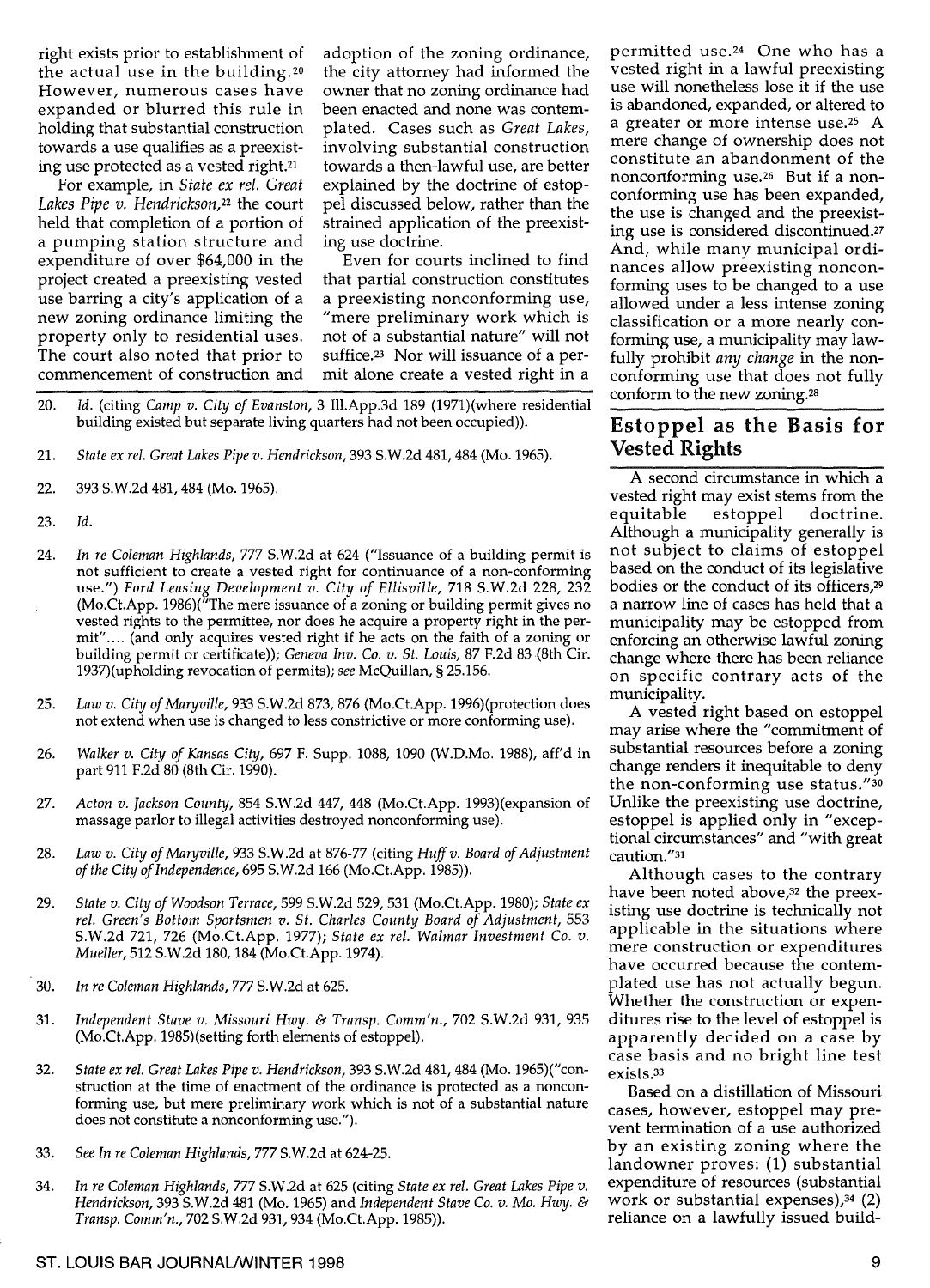ing (or other) permit,35 and (3) good faith reliance.36 While reliance on a permit may be necessary, mere  $reliance$  is not sufficient  $-$  it must be coupled with the other stated elements.37 Accordingly, building and other development permits may be revoked if the other elements creating a vested right have not been met.<sup>38</sup>

The leading estoppel case in Missouri is *Murrell v. Wolff39* In *Murrell,*  the developer sought to invalidate a zoning ordinance prohibiting multiple dwellings in the "C" district passed after the developer had received its building permit.40 The developer pleaded estoppel, contending it had a vested right to develop the property and challenged the ordi- ing permits for previously unzoned nance as unreasonable, arbitrary and nance as unreasonable, arbitrary and 35.<br>confiscatory.<sup>41</sup> The court, however, expressly declined to reach the claim of "vested rights" (presumably based on preexisting use) or the separate allegation that the ordinance was arbitrary and unreasonable and decided the case solely on the basis of estoppel. The city could not revoke the building permit for apartments after the developer had expended 36. \$71,000 in construction costs including grading and completion of the foundation. 42 Note, however, the court also found that there was no other practical use for the property, which alone could have justified the holding.43

While courts have recognized a 37. vested right based on equitable estoppel where substantial construction has occurred, other types of substan-  $_{38}$ . tial expenditures prior to enactment of a zoning ordinance have often failed to create a vested right. For 39. example, in *McDowell v. Lafayette County Comm'n.,44* a property owner 40. acquired land and planned for the commencement of a landfill on the  $41$ . property. After expending approxiproperty: After expending approxi-<br>mately \$200,000 for acquisition of the land, planning, equipment leasing, 43. applying for permits, and dumping several loads of material in a "cere- 44. monial dumping," zoning regulations were established that prohibited use 45. of the property for a landfill. The  $_{46.}$ owner sought declaration of a vested right to use the property as planned. Noting that a "contest" had occurred 47. between the owner and the various citizens opposed to the project, and  $48$ . admitting that the equities appeared admitting that the equities appeared  $\frac{49}{49}$ . court nevertheless rejected a claim of 50. vested right.45 Citing prior case law,

A vested right to a nonconforming use cannot exist unless the nonconforming use is first established. It has been held that purchase, planning and even securing a permit do not establish a lawful nonconforming use.46

The court thus expressly rejected the property owner's attempt to create a vested right from even substantial expenditures that did not amount to actual use of the property as prohibited by the new ordinance. The loss of the substantial expenditures by the property owner was held to be neither confiscatory nor unreasonable.47

Similarly, in *Geneva Inv. Co. v. St.* 

the court held that: land. The City of st. Louis thereafter enacted a zoning ordinance restricting the property to residential uses and revoked permits before substantial work began. The court held that a reduction in value of the property from \$72,000 to \$15,000 was not a denial of property rights. Applying the general rule, the court held that a zoning must be upheld as long as the zoning change was based on the public good.49

!

The platting and recording of a subdivision also is insufficient to create a vested right to exempt the property from changes in the zoning that would require changes in the lot size of the subdivision property.50 Likewise, the execution of a con-

- *See Murrell v. Wolff,* 408 S.W.2d 842, 851 (Mo. 1966) mot. For reh'g or transfer denied, (estoppel may occur such as "reliance on an honestly-obtained permit, coupled with substantial work or expenditures or irrevocable commitments"); State ex rel. Green's Bottom Sportsmen, Inc. v. St. Charles County Board of Adjust*ment,* 553 S.W.2d 721, 726 (Mo.Ct.App. 1977)("It is a well established principle in Missouri that a governmental unit is not estopped by illegal or unauthorized acts of its officers ... it is recognized that a building permit for construction issued but unauthorized under the ordinance is void and a city is not estopped because its employee issued the license or permit.").
- *Ford Leasing Development v. City of Ellisville,* 718 S.W.2d 228, 232 (Mo.Ct.App.1986)(vested right requires reliance on "faith" of permit). *McDowell v. Lafayette County Commission,* 802 S.w.2d at 162, 164 (Mo.Ct.App. 1990); ("contest" to obtain the permit and "ceremonial dumping"); *In re Coleman Highlands,* 777 S.W.2d at 624 (property owner who "in good faith" makes substantial investment in construction is exempt from subsequent zoning.); McQuillan, § 25.157 (attempting to establish use with knowledge of prospective change is not "good faith.").
- *See, Murrell v. Wolff,* 408 S.W.2d 842, 850 (Mo. 1966); *In re Coleman Highlands,*  777 S.W.2d 621, 624 (Mo.Ct.App. 1989)("Issuance of a building permit is not sufficient to create a vested right for a continuance of a non-conforming use.").
- *Geneva lnv. Co. v. St. Louis,* 87 F.2d 83 (8th Cir. 1937), *cert. den.* 301 U.s. 692 (1937)(no vested right in building permit).
- 408 S.W.2d 842 (Mo. 1966).
- *ld.* at 844.
- *ld.* at 850.
- *ld.* at 85l.
- *ld.* at 852.
- 802 S.W.2d 162, 164 (Mo.Ct.App. 1990).
- *ld.*
- *ld.* (rejecting appellant's attempt to merge "the purchase, planning and intent into the concept of a lawful nonconforming use").
- *ld.* at 165.
- 87 F.2d 83 (8th Cir. 1937), *cert. den.* 301 U.S. 692 (1937).
- *ld.* at 89.
- Missouri A.G. Op. No. 35 (May 23, 1978)(John Ashcroft)(substantial construction required to create nonconforming use).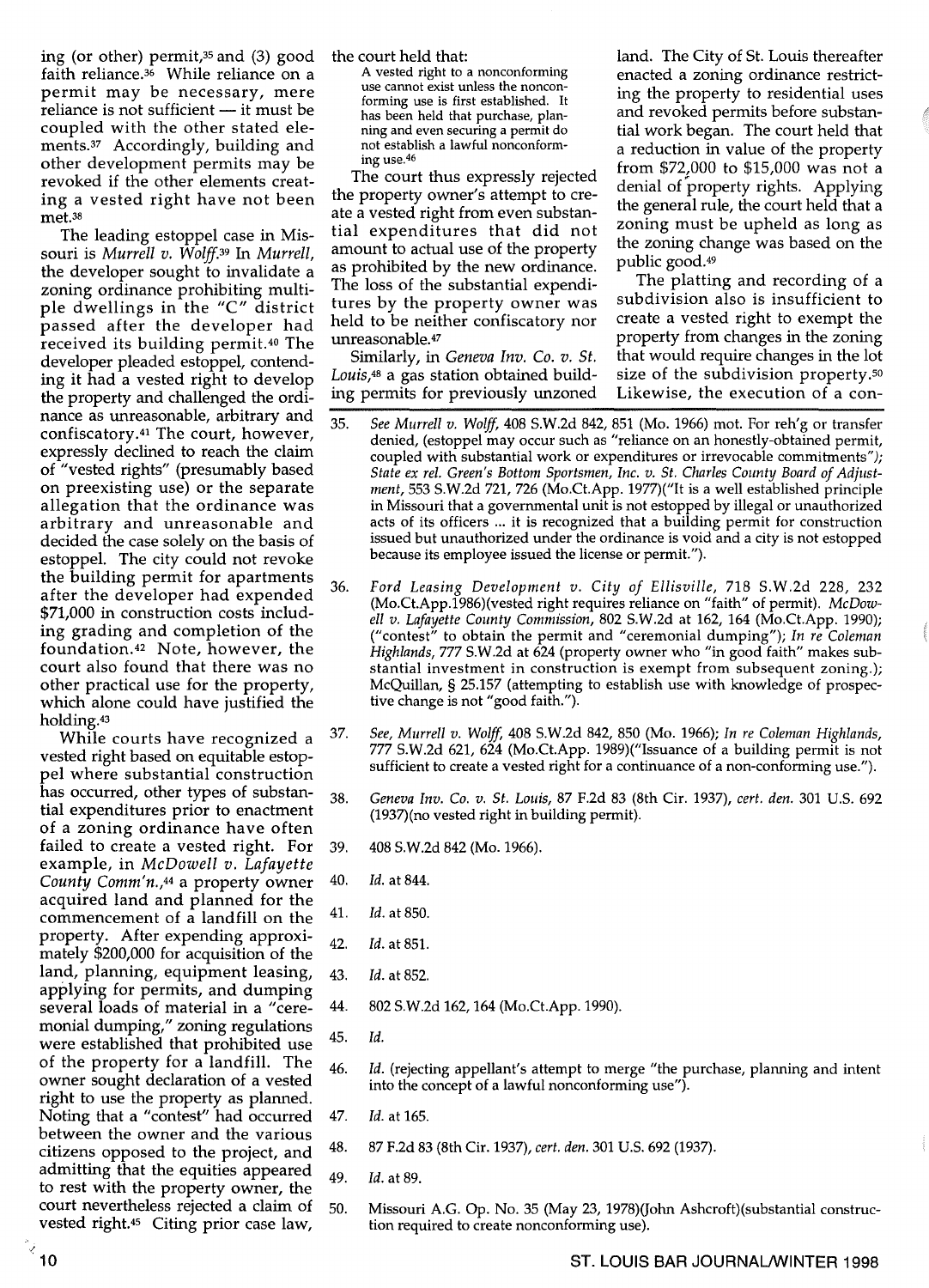struction contract and commencement of construction is not sufficient to vest the contemplated use.<sup>51</sup> Where the attempted zoning change is defectively enacted, however, less than substantial construction is sufficient to estop a city from denying permits necessary to construct the project.52

## **Arbitrary Action Denying**  Use **of Property**

A third category of cases involve attempts by a municipality to selectively rezone a single piece of property in a discriminatory manner. The underlying basis in the decision is the principle that zoning may not be applied arbitrarily or unreasonably. Zoning that is enacted arbitrarily to one parcel (sometimes referred to as "spot zoning") is unlawful.<sup>53</sup>

Rather than another doctrine creating a "vested right," these cases are likely no more than application of the principle that a zoning ordinance arbitrary or discriminatorily applied is unlawful. This is evident in *May Department Stores v. St. Louis County,54*  ,where the developer had obtained rezoning to C-8 Planned Commercial District to allow the development of a proposed retail/office space. Between the date of purchase and the issuance of the building permit, May incurred expenditures for engineering and architectural drawings, grading and demolition, and road and sewer construction, obtained an approved subdivision plat, constructed a "good part" of the building, and had incurred over \$5.8 million in costs, before the County repealed the C-8 ordinance.55 The court held May had a right to rely on the zoning not being arbitrarily changed, and the rezoning here was enacted "solely to prevent the operation of a Venture store on the property and not because the Council made a determination that the public good required rezoning of the property...."<sup>56</sup> Accordingly, the "retroactive application of a rezoning amendment aimed solely at an individual site already in the process of being developed has been consistently denounced as discriminatory, arbitrary, unreasonable and confisca*tory."5?* 

Even without reference to the discriminatory application, the property owner had already begun sub-

- *51. lndep. Stave v. Missouri Hwy.* & *Transp. Comm'n.,* 702 S.W.2d 931, 934 (Mo.Ct.App. 1985).
- *52. Casey's General Store v. City of Louisiana,* 734 S.W.2d 890, 896 (Mo.Ct.App. 1987)(although noting that the invalidity of the zoning did not necessarily preclude the city from ever denying a building permit, the court held that the city was estopped from denying a permit because the "city officials were consulted early and were reassuring that nothing would prevent the operation of the store."). Because no valid zoning existed authorizing denial of a building permit, this case has limited application.
- 53. MCQUILLAN MUN. CORP., § 25.83.
- 54. 607 S.w.2d 857, 861-62 (Mo.Ct.App. 1980).
- *55. ld.* at 864-69.
- *56. ld.* at 869.
- *.57. ld.*
- *58. City of Blue Springs v. Gregory,* 764 S.W.2d 101, 103 (Mo.Ct.App. 1988).
- *59. Lucas v. South Carolina Coastal Council,* 505 U.s. 1003, 112 S.Ct. 2886 (1992)(citing "police power" as lawful basis for regulating for public good even where diminution of property value results); and *see, e.g. Mugler v. Kansas,* 123 U.S. 623 (1887)(holding that use of building as a brewery could lawfully be proscribed, where other uses remained lawful) *and,* MCQUILLAN MUN. CORP., § 25.157.
- 60. 13 S.W.2d 8,15 (Mo. 1929).
- 61. 764 S.W.2d 101,103 (Mo.Ct.App. 1988).
- 62. 17 S.W.2d 107 (Mo. *en banc 1967).*

stantial construction and therefore had likely acquired a vested right under the estoppel and preexisting use doctrines.

## **The "Police Power"** Excep**tion to Vested Rights Doctrine**

Even where a vested right is found to exist, such right, as with all property rights, remains subject to the municipality's valid exercise of its police powers. 58 At its heart the police power exception permits abrogation of even established vested uses where designed to protect public safety or prevent a nuisance or noxious use.59 In *Bellerive Investment Co. v. Kansas City,60* a city enacted an ordinance prohibiting parking more than three vehicles inside any structure used for living and sleeping. The appellant owned an apartment structure that had long been used to park more than three vehicles. The court held that the ordinance could be enforced without regard to a claim of vested right because the law was a legitimate exercise of the city's police powers.

Several Missouri cases have permitted abrogation of vested uses on *"police* power" grounds even where the use is not "noxious" or directly related to safety or public health concerns. In *City of Blue Springs v. Gregory,61* the court rejected a claimed vested right in a nonconforming use where a zoning law prohibited parking of commercial vehicles over six tons in a residentially zoned district even though the use had occurred for 14 years prior to the enactment of the zoning ordinance. Thus, even in where the police power is exercised through amendment of a zoning ordinance, a vested right may nevertheless be abrogated where the law "fairly relates" to the "public health, safety, peace, comfort and general welfare" of the inhabitants of the city.

Similarly, in *University City v. Diveley Auto Body CO.,62* the court upheld an ordinance which imposed more restrictive sign regulations and required removal of all nonconforming signs after a three year period. The court rejected the argument that the ordinance was confiscatory, noting that the zoning change did not prohibit all signage

#### ST. **LOUIS** BAR JOURNAL/WINTER 1998